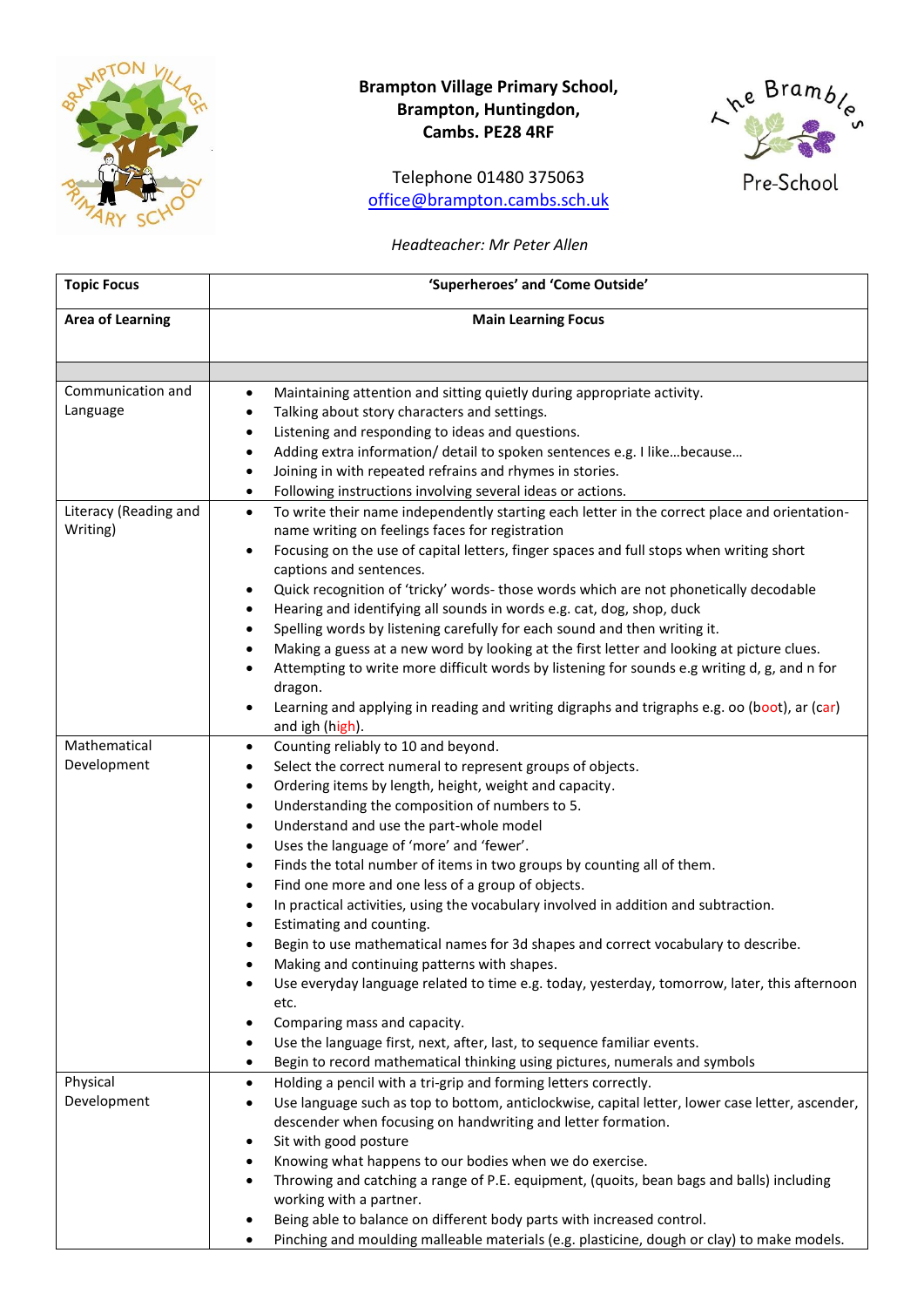|                            | To be able to use scissors safely and accurately e.g cutting along a line.<br>$\bullet$                      |
|----------------------------|--------------------------------------------------------------------------------------------------------------|
|                            | Understand the importance of exercise, healthy eating. sleeping and hygiene.<br>$\bullet$                    |
|                            | Begins to recognise and assess own risks. E.g when jumping, carrying things etc.<br>$\bullet$                |
| Personal Social and        | Being more independent e.g. fastening coat, putting on own shoes and socks.<br>$\bullet$                     |
| Emotional                  | Learning about the things needed to keep their bodies healthy such as sleep, healthy, food,<br>$\bullet$     |
| Development                | exercise.                                                                                                    |
|                            | Being confident to 'have a go' at new things and to work hard (being resilient).<br>$\bullet$                |
|                            | Cooperating and negotiating with friends.<br>$\bullet$                                                       |
|                            | Thinking about things that he/she is good at.<br>$\bullet$                                                   |
|                            | Continuing to practice our 6Rs - being resourceful i.e. to think of different ways to solve<br>$\bullet$     |
|                            | problems and being reflective - thinking about their learning and ways to improve.                           |
| Understanding the          | Finding out about the different people in our community and everyday life who help us such<br>$\bullet$      |
| World                      | as doctors, dentists, policeman/women, etc.                                                                  |
|                            | Talks about why things happen and how things work.<br>$\bullet$                                              |
|                            | Explore the natural world around them<br>$\bullet$                                                           |
|                            | Describe what they see, feel hear when outside.<br>$\bullet$                                                 |
|                            | Recognise some environments are different to the one we live in.<br>$\bullet$                                |
|                            | Understand changing seasons and the natural world.<br>$\bullet$                                              |
|                            | Shows care and concern for living things in the environment.<br>$\bullet$                                    |
|                            | Observing and predicting changes- seasonal, colour, etc.<br>$\bullet$                                        |
|                            | Identifying the five senses and making safe choices over which ones to use when<br>$\bullet$                 |
|                            | investigating.                                                                                               |
| <b>Expressive Arts and</b> | Exploring the texture of paint e.g. mixing thick and thin paint.<br>$\bullet$                                |
| Design                     | Drawing and painting from observation-Spring flowers<br>$\bullet$                                            |
|                            | Using a paintbrush to produce different techniques e.g. full twist, ducks foot and full circle.<br>$\bullet$ |
|                            | Use clay to create clay sculpture of snail<br>$\bullet$                                                      |
|                            | Learn about artists such as Matisse<br>$\bullet$                                                             |
|                            | Copying short rhythms and using percussion instruments to make a range of sounds.<br>$\bullet$               |
|                            | Playing imaginatively, sometimes taking on a different character role.<br>$\bullet$                          |
|                            | Responding to music imaginatively and with simple sequences of movements.<br>$\bullet$                       |
|                            | Using glue and tape to join together different materials and learning how to make a strong<br>$\bullet$      |
|                            | join.                                                                                                        |
| Characteristics of         | Resilience<br>$\bullet$                                                                                      |
| <b>Effective Learning</b>  | Resourcefulness<br>$\bullet$                                                                                 |
| linked to 6 R's            | Reflectiveness-thinking about how they might be able to do something differently or make<br>$\bullet$        |
|                            | changes to improve the outcome.                                                                              |
|                            | Responsibility<br>$\bullet$                                                                                  |
|                            | Reciprocity                                                                                                  |
|                            | Respect                                                                                                      |
|                            |                                                                                                              |

Hello and a belated Happy New Year!

We are really looking forward to the new term, and hope you are too.

## Firstly **some reminders**:

\*Reception is open from **8.45am and sessions start at 8.55 am.** You will need to go to the office to register if arriving at school after this time. **Reception children leave at 3.05pm**.

**\*Reception** children now have PE on Fridays. Please can we ask you to send your child to school dressed in their PE kit. If your child has long hair then it needs to be tied back and any earrings need to be removed. Adults in school are unfortunately unable to remove earrings for children and we are not permitted to tape over them.

**Forest School** sessions will be on Tuesday this half term for children in Willow Class and sessions are on the following dates:

Tuesday 11<sup>th</sup> January Tuesday 18<sup>th</sup> January Tuesday 25<sup>th</sup> January Tuesday 1st February Tuesday 8<sup>th</sup> February Tuesday 22<sup>nd</sup> February Tuesday 1<sup>st</sup> March Tuesday 8th March